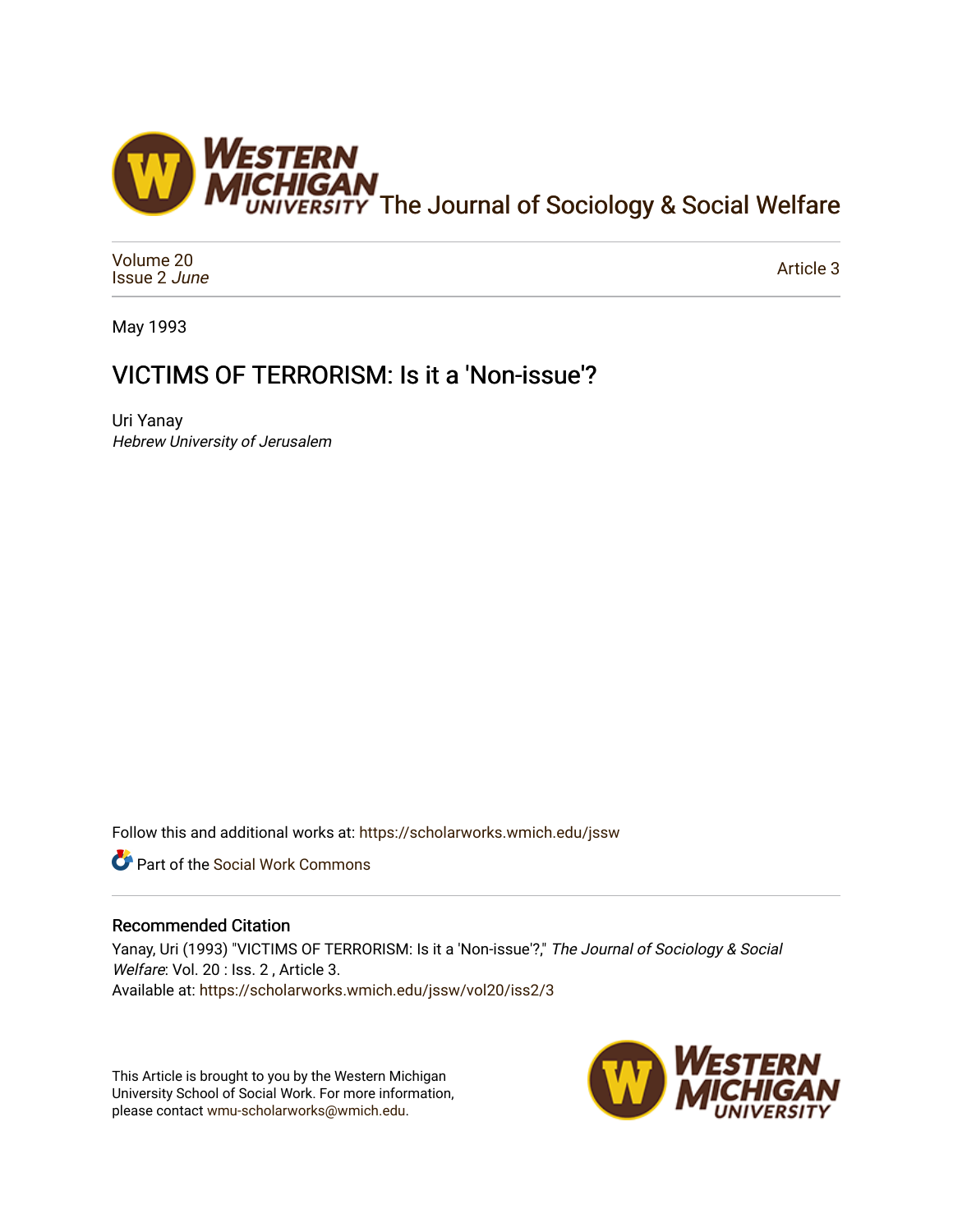# VICTIMS OF TERRORISM: Is it a 'Non-issue'?

# Uri Yanay, Ph.D. The Hebrew University of Jerusalem

*Despite the growing 'detente' or because of it, the world faces the danger of an increased number of ethnic, religious and separatist movements that actively seek visibility, fearing that otherwise their case might be overlooked. This may be one of the reasons terrorism is a growing phenomena, causing injuries and death to people and significant damage to property.*

*Most governments ignore victims of terrorism. Denying the problem or providing scant help to victims does not solve the problem fairly. The political nature of the problem and the multitude of damages caused by terrorism requires legal entitlements and State resources to support victims and compensate them.*

*The phenomenon of terrorism and its political, fiscal and value implications are acknowledged as a social problem.*

Informed almost daily of terrorist activities, $<sup>1</sup>$  the eyes of the</sup> public, paradoxically, seem to focus on the terrorists, while little attention is paid to the victims of such events.

Despite the immense security efforts made to combat terrorist acts, no specific programs have been designed to either cover civilian victims and their dependents, or to care and compensate for their injuries, income and property losses.

This paper discusses the obstacles that exist in the process of addressing victims of terrorism as a social problem.

### Introduction

Despite the spirit of reconciliation and the growing social and economic ties between countries in the world, or perhaps because of these, the world faces an increasing number of ethnic, religious and separatist movements which fear that unless their visibility grows, their cause and claims might be forgotten.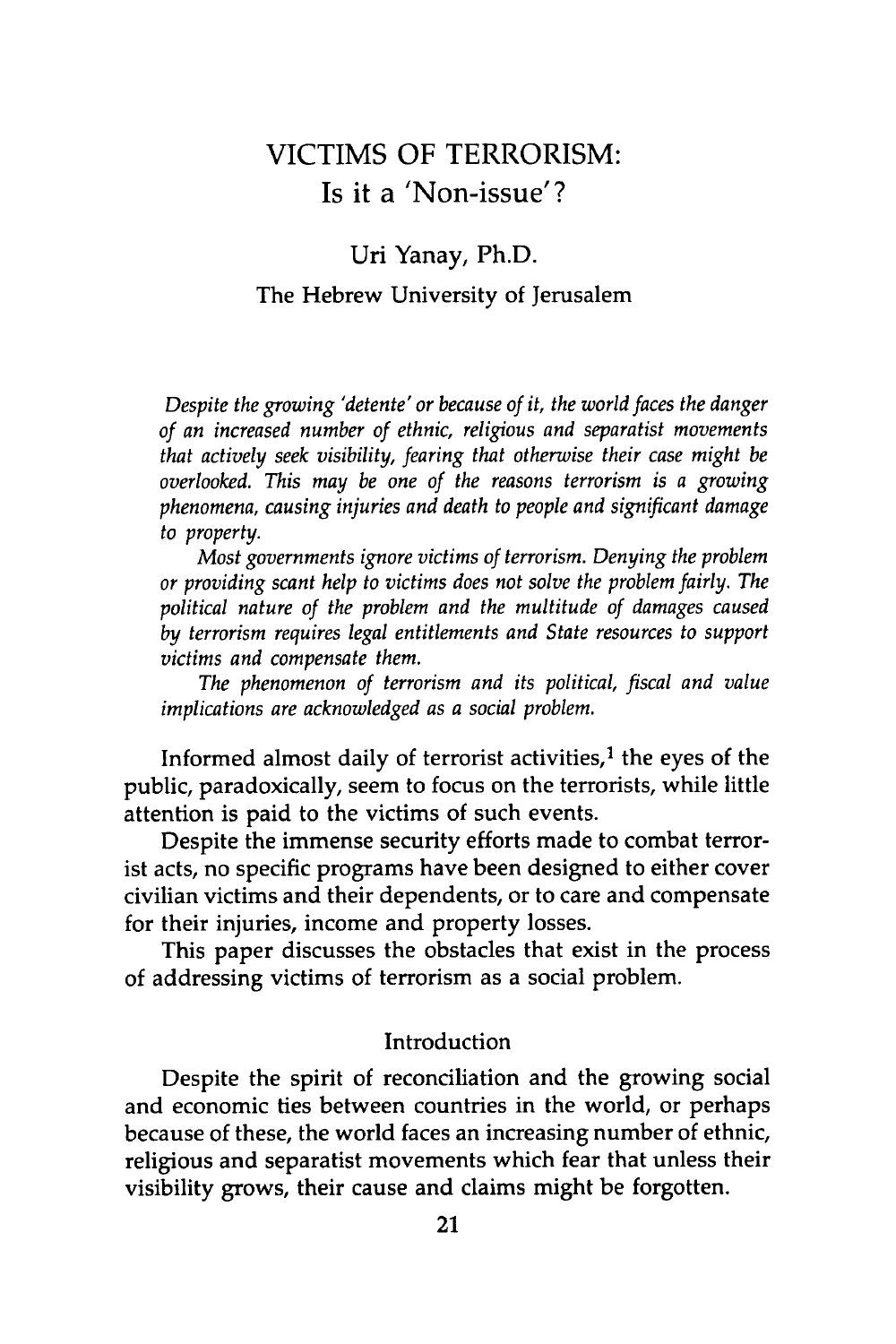The relative power of any group in a democratic society depends on its size. If opposed by the majority of the public, minorities feel helpless. Wishing to pursue their cause and remain on the public agenda, some of these groups engage in what the chronicles call 'terrorist' activities. Terrorism is defined (Oxford Dictionary) as a "Policy intended to strike with terror those against whom it is adopted; the employment of methods of intimidation."

Terrorist acts are targeted for visible, crowded public places: town centers, public meeting places, aircrafts and ships, and even buses and trains. By so doing, they injure and kill people, and cause severe damage to property, (Bell, 1975).

Despite the physical and mental injuries inflicted upon victims, the short and the long-term implications of these injuries, and the heavy financial losses it incurred, most countries do not have a specific, comprehensive program designed for this group of victims. Existing programs which could look after the victims' health and welfare do not relate to damages and loss of earnings inflicted upon these victims.

Since terrorism is a political crime, the political system should be highly sensitive to its victims, yet ostensibly and paradoxically, it is not. If governments assist victims of terrorism, this assistance is based upon an implicit policy of providing such help on an individual, discretionary basis.

# The Arena

In most industrialized countries, the risks people face are covered by occupational (work related) welfare or by contributory (voluntary or compulsory) insurance schemes. Unless injured or killed in a terrorist activity while at work, victims are not covered by their occupational welfare programs. Sick funds and medical insurance schemes do not cater to such victims as they do not cover the treatment provided to casualties of car accidents, covered by private insurance.

Victims of terrorism or their survivors may soon realize that even if existing programs partially cover their medical and personal needs, (as under the National Health Service in the U.K.) no one would compensate them for damages caused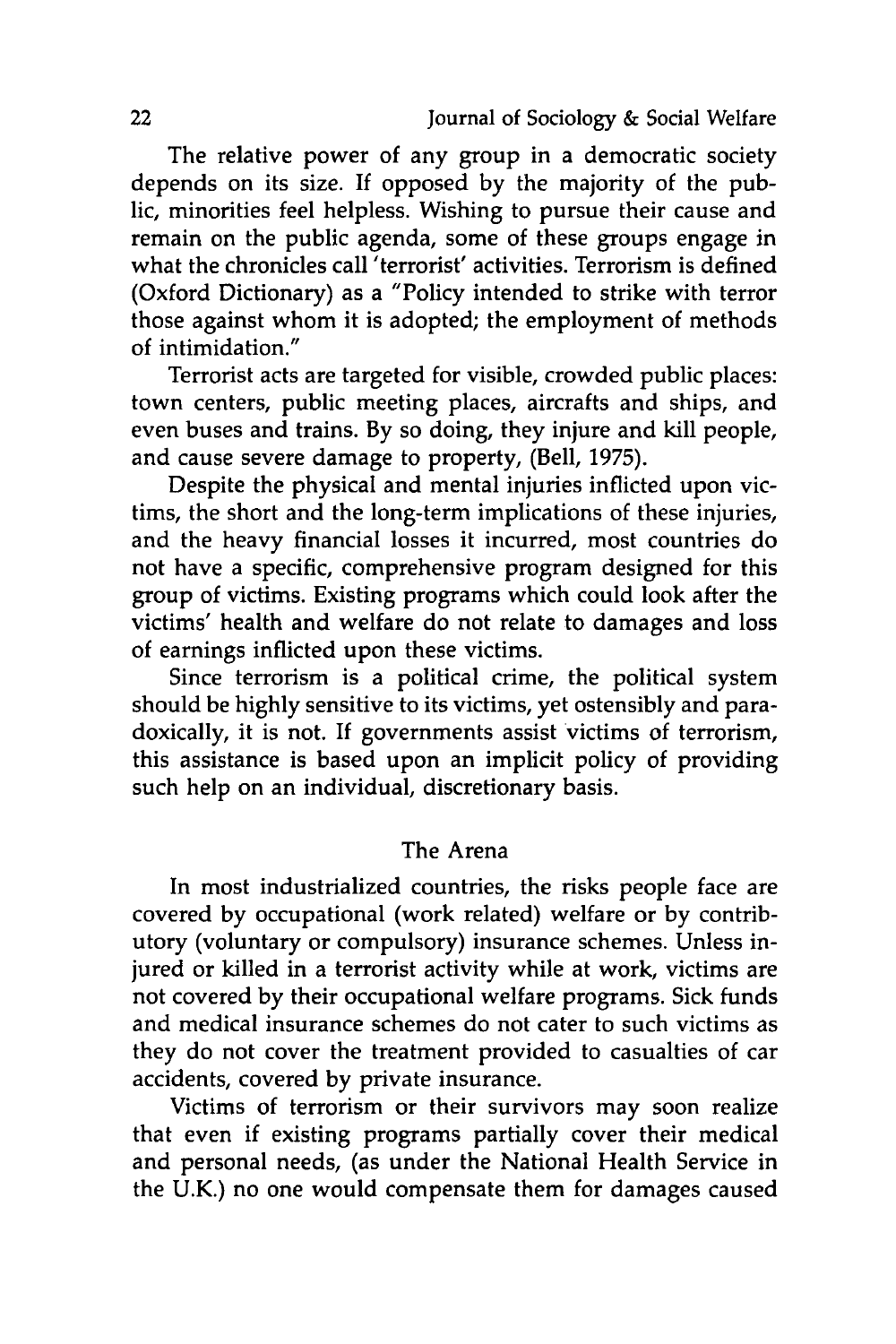to property or loss of earnings. Neither would many private insurance firms.

Private insurance firms normally cover the risks resulting from crime. However, most of those private insurance schemes and even National Insurance Institutes do not cover people or property losses caused by terrorist activities, just as they do not cover losses or damages due to war or civil unrest. Such exclusions usually appear in the 'small print' of most insurance policies.

It is, therefore, the State that covers the entire population during war. Terrorism, however, is not considered an act of war, and does not qualify civilians to receive either war damages or pensions.

Programs aimed at helping victims of crime have been developed mainly by non-governmental, voluntary groups, (Maguire and Corbett, 1987; Mawby and Gill, 1987). Some governments have initiated such programs, covering little if any direct, personal losses. Only basic medical costs and hardly any rehabilitation would be offered. No funds would be paid to crime victims to cover damages caused to property or extended loss of earnings, (Elias, 1983, Abell 1989). It is true to say that victims suffer twice: once from the traumatic event itself, and the second time when they find out that there is little or no help available.

In Northern Ireland (Greer 1989a 1989b) and Israel (Yanay, 1992), specific programs were initiated to insure physical and mental treatment, rehabilitation, coverage of damages to property and, to some extent, even loss of earnings due to terrorist activities. These examples serve to highlight the lack of similar programs elsewhere, despite the existence of terrorism.

The Pan Am jetliner which exploded over Lockerbie, Scotland in December 1988 is a tragic illustration of the catastrophic outcomes of one terrorist act. In this case, all passengers and crew members of the plane were killed, while all additional eleven persons were killed as debris hit the ground setting houses and cars on fire. The victims of this event were of thirty different nationalities. Families in almost all parts of the world lost their dear ones and their breadwinners. Financial losses and damage to property were enormous, (Emerson and Duffy, 1990).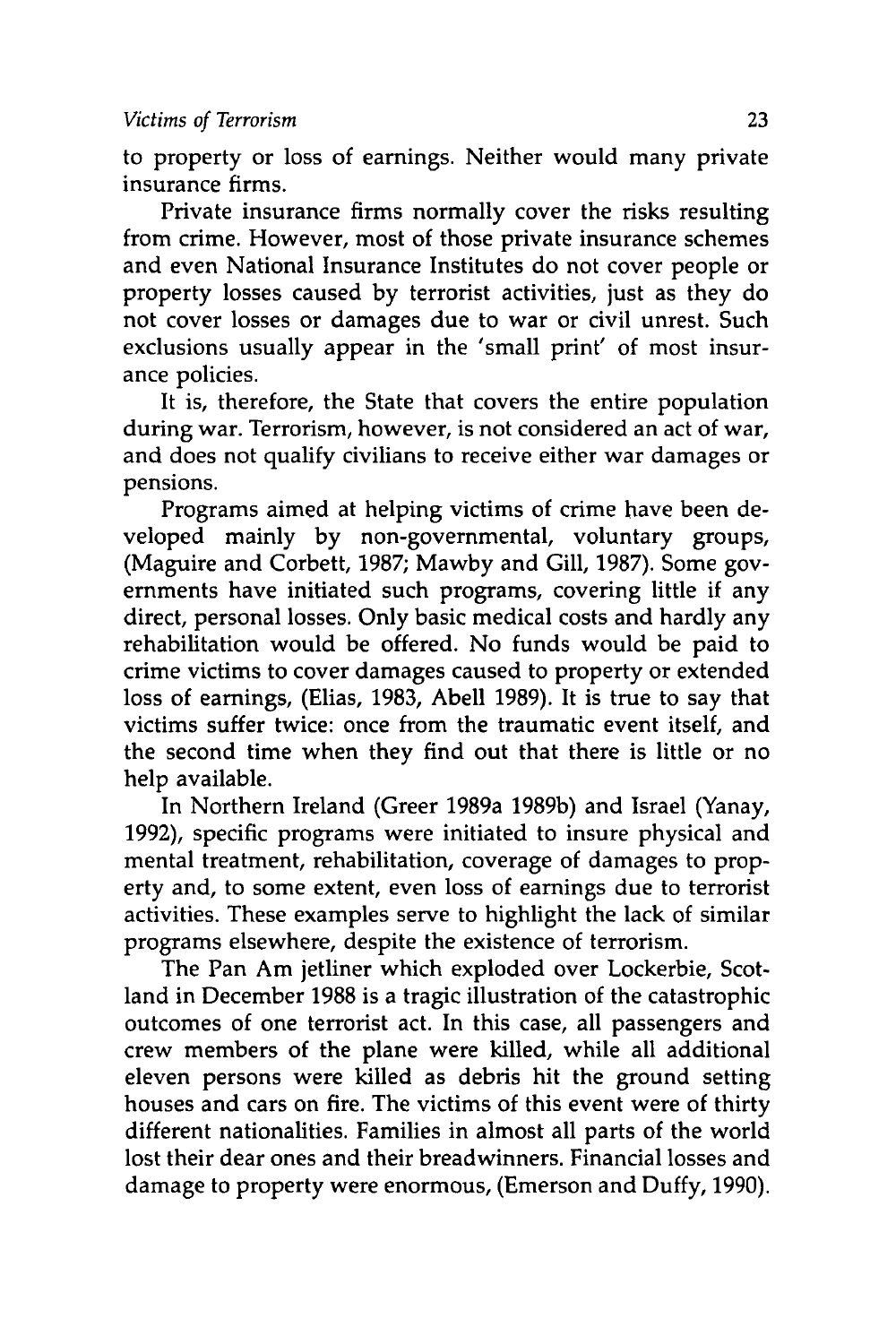The destruction caused in this single case had and will have long-term, direct and indirect consequences for many individuals, families and communities throughout the world. No one government or international organization accepted the responsibility to fully compensate the victims of this tragedy and their survivors. Instead, a voluntary disaster fund was initiated.<sup>2</sup>

If and when the public is responsive and supportive, as in the Pan Am tragedy, a disaster fund is initiated to help victims in a philanthropical, informal manner. In some instances, the State would also make a contribution to this fund. By responding to an informal public appeal, the State avoids making any direct, official commitment towards the victims and avoids defining any legal 'right' of those victims. In fact, it releases itself from officially addressing the problems. It sets no precedent, and the sharp political 'sting'<sup>3</sup> which terrorism might bear is thus partly neutralized. However, who will support a single victim of a terrorist act? Those who never made the headlines? Such cases might be overlooked, and the support from the public, if any, might be too limited or short-lived.

As long as a government's implicit policy is to ignore a social problem and not to acknowledge it, no program will be initiated and no claim will be made, (Burt, 1983). It is suggested that only with a growing public awareness of the problem and acknowledging terrorism and its victims as a social problem, more institutionalized solutions will emerge. However, there are different types of obstacles in addressing the issue, leading to the inability to develop specific statutory service programs designed for victims of terrorism.

From a Social Phenomenon to a Social Problem

As a rule, explicit public policy aims only at acknowledged and well defined social problems. Based on Merton (1971, p. 799; Spector and Kitsuse 1977, p. 32-3), one can argue that a social phenomenon becomes a social problem if three conditions have been met:

- A. A substantial discrepancy exists between widely shared social standards and the actual conditions of social life.
- B. The majority of people agree that this disparity between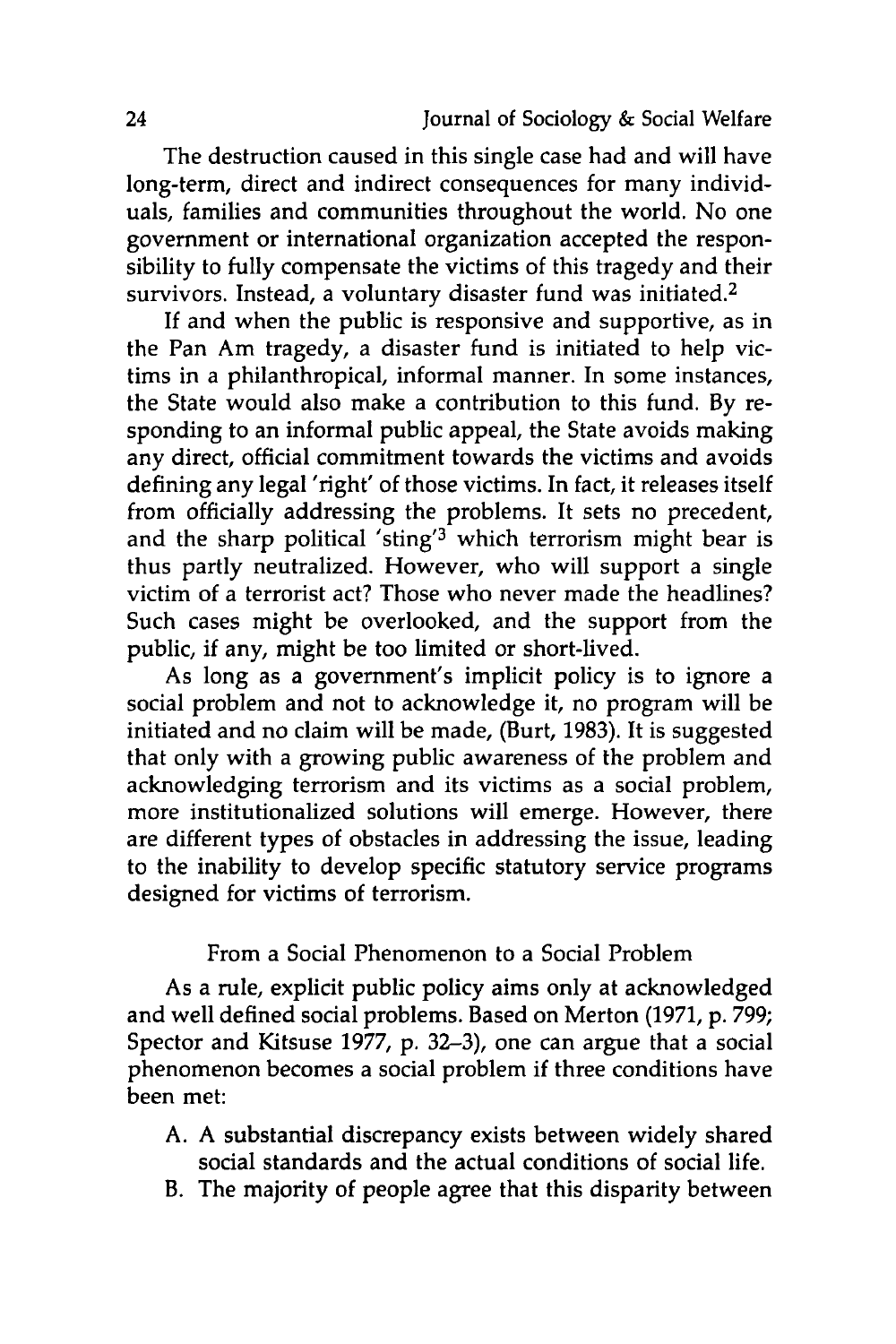'what is' and what 'ought to be' is disturbing and calls for change.

**C.** There is a feasible, effective way to solve the 'actual condition of social life' or control it.

Not all three conditions are met when considering victims of terrorism in terms of a social problem. The first and second conditions will be discussed later. The third condition, related to a feasible, effective solution to the situation is probably the most difficult obstacle to overcome.

Adopting such a solution requires overcoming three hurdles which are the Political, Fiscal and the Value perspectives, (Tropman et al **1981, p. 3-5).** According to Tropman, the value perspective questions the limits of responsibility of the public and the State towards individuals and families. The political perspective deals with the need to design solutions that accommodate the different value orientations. The fiscal perspective examines a policy in terms of its present and future costs, based on the amount of fiscal discretion available in any particular situation. Each of these three interrelated perspectives can present an obstacle to the formation of any explicit social policy.

Bulmer **(1986, p. 5-6)** claims that after the goals, values and objectives related to a problem are set out, all possible solutions should be listed, forming alternative strategies, courses of action or policies. These alternative strategies are predicted, and the probabilities of those consequences occurring are estimated and compared to the goals and objectives identified earlier. Finally, "a policy or strategy is selected in which consequences most closely match goals and objectives, or the problem is most nearly solved."

The central issue therefore focuses on the transformation of a disturbing situation, an undesirable reality or phenomenon into an acknowledged social problem. The process of acknowledging a phenomenon as a problem is possible only after overcoming the series of obstacles noted above. Failure to do so will prevent acknowledging the problem, thus obstructing the formation of an explicit policy and leaving the social phenomenon either unresolved, or solved on an individually selected basis. The discussion will focus on the following issues: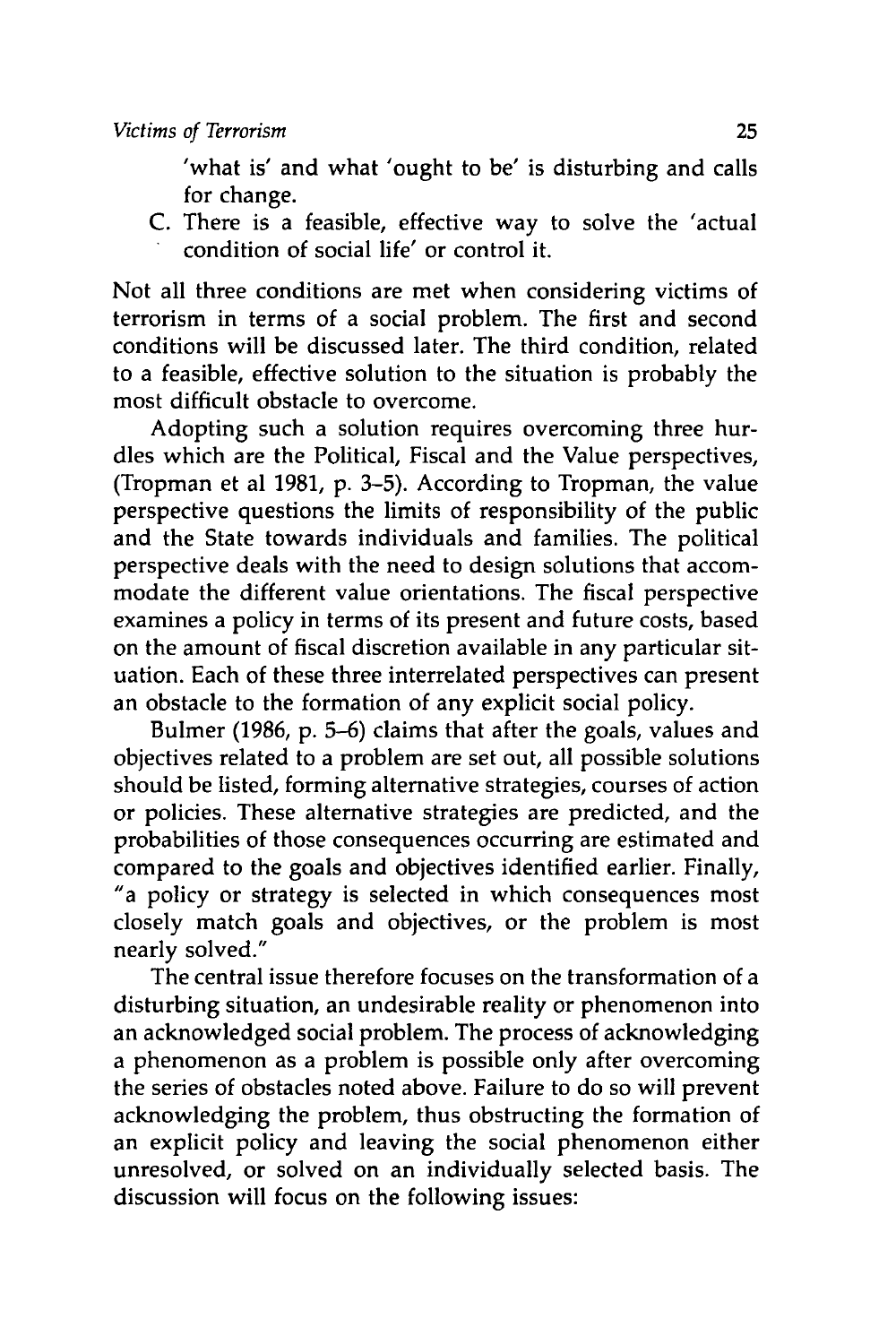- **1.** Is terrorism 'nothing but crime'?
- 2. How disturbing is the phenomenon?
- **3.** The value perspective.
- 4. The political perspective.
- **5.** The fiscal perspective.

# *1. Is terrorism 'nothing but crime?'*

Crime and terrorism are two distinct actions against public order. However, in legal terms, terrorism is a purely a criminal offence. To quote Stohl **(1990):**

"Host contemporary systems of jurisprudence do not recognize 'political' crimes as distinct from 'purely' criminal acts and thus governments consistently portray acts which terrorists conceive of as acts against the state for political ends as criminal activities with purely individual motives" **(p. 89 )**

Still, crime fears public reaction; terrorism seeks it. Whatever serves this end suits them. The more guarded a target, the more of a 'celebrity' a person is<sup>4</sup>, the greater the social and psychological impact that attacking that target or person would make, hence, the greater appeal to terrorists. Terrorism is aimed at a public audience. Mickolus **(1989)** claims that:

"Acts of purely criminal nature with no political motivation whatsoever are not considered terrorism, thus, kidnappings solely motivated for money are not considered to be terrorist events unless ransom monies are intended to finance the achievement of political goals. Extortion threats not motivated **by** a political objective are not classified **by** us as terrorism"(p. xiii).

The legal definition of terrorism helps politicians avoid acknowledging the problem. Politicians may prefer to say that terrorism does not exist **by** indicating that terrorists are simply common villains and should be dealt with in court. While this approach may help avoid admission of the existence of a social problem, the public may feel uneasy with such an approach. **Af**ter all, the public can differentiate between criminals who want to benefit themselves, and those who aim at a social, political end. These questions are not easy to answer and thereby act as a disincentive, an obstacle for setting policy regarding victims of terrorism.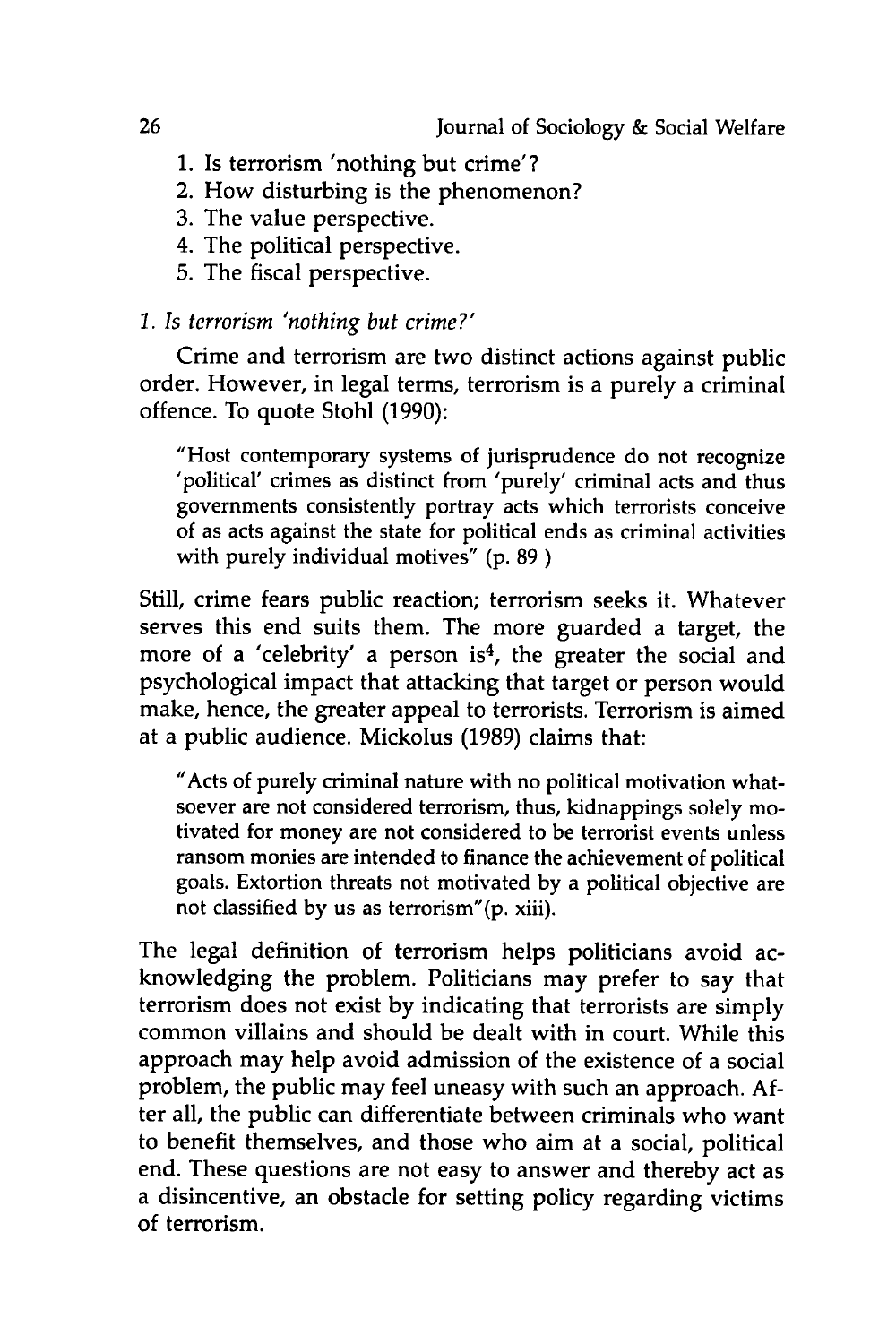#### *Victims of Terrorism* **27**

*2. How disturbing is the phenomenon?*

As noted earlier, for defining a situation as a 'social problem', Merton **(1971)** claims that a substantial discrepancy between widely shared social standards and the actual conditions of social life should exist. According to this definition, unless terrorism is universally seen **by** the public as an unbearable situation, no such discrepancy would exist. There would be no significant disparity between 'what is' and what people think 'ought to be'.

Terrorism and terrorist activities are viewed differently in various societies and at different times. Cline and Alexander **(1986)** claim that:

"Some states tolerate, appease, and frequently glorify terrorists as heroes. Conflict of moral standards in the world community tends even to reinforce the momentum of terrorism" **(p. 9).**

It could be hypothesized that acknowledging victims of terrorism as a target population is directly and positively related to the level of terrorism in a given country and its impact on social stability and public morale, and that it also depends on the way the public judges the phenomenon and reacts to it.

In those countries which face political terrorism, it would be defined as a social problem only if a workable solution to the situation existed. The lack of a practical, effective and handy solution may result in a fatalistic approach to terrorism. Cline and Alexander **(1986)** claim that:

"Liberal democracies frequently have lost their resolve to take the necessary steps to deal effectively with terrorism despite the fact that these governments are aware of the dangerous and seriously disruptive effects of terrorism on the quality of life in their nations" **(p. 9).**

Such an approach may be reinforced **by** the media. In its ambivalence toward terrorism, it plays a role in influencing public opinion. **By** showing that terrorism exists everywhere and can neither be tamed or controlled, the media may reduce the willingness to fight against terrorism or discourage attempts to eradicate it.

In a provocative statement, Stohl **(1990)** claims that: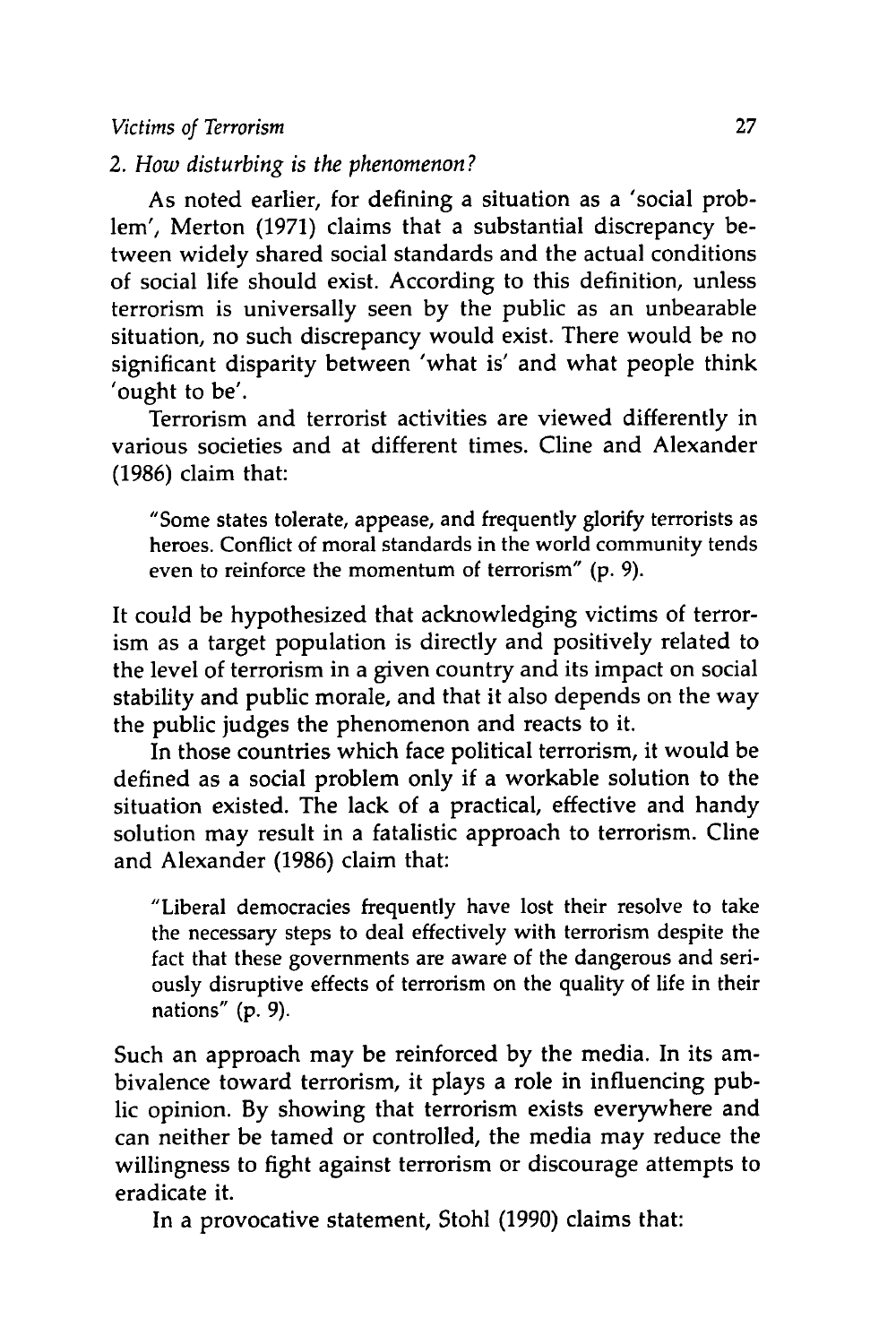"Political terrorism is theater. It is profound and often tragic drama for which the world is a stage. Violence, death, intimidation and fear are theatrical ingredients. The plot often involves hostages, deadlines, and high level bargaining... while the fear, frustration and often anger have remained just below the surface of public consciousness throughout the decade, an active continuous attention has been lacking... the (terrorists), however, achieved stardom as the villain Americans love to hate" **(p. 81).**

The media seems to be the 'terrorist's best friend':

"Terrorists rely on the media to further their terrorinspiring goal, and the media utilize the terrorist's acts as necessary for a rewarding news item" (Bassiouni, **1983 p. 177).**

The public may therefore develop an 'Immunization Effect' (ibid. **p. 187)** as society becomes desensitized to violence and accepts it as a fact of life, dissociating it with pressing social problems.

Terrorism, therefore, would be acknowledged as a social problem provided the value, political and fiscal perspectives were addressed.

*3. The value perspective.*

Terrorism constitutes a value judgment. Terrorism is in the eyes of the beholder. It has a local, rather than an absolute definition, and a temporary rather than **A** long-term one. **Old** time 'terrorists' have become state leaders while those defined as 'terrorists' in one place may be acknowledged as heroic freedom fighters in a different location or **by** different people.

The value perspective emerges from the overall perception of citizenship, from State responsibilities to its citizens and residence. It can be argued that since the State holds the monopoly over power, and is the only legitimate body to use force, it is obliged to ensure the safety and security of its citizens. In failing to do so, the State ought to compensate the victims of its shortfalls.

**If** this is true regarding victims of crime, so be it regarding victims of terrorism. While a reasonable person ought to be able to steer clear of danger, one can hardly avoid becoming a victim of terrorism. Terror can randomly affect any person at any time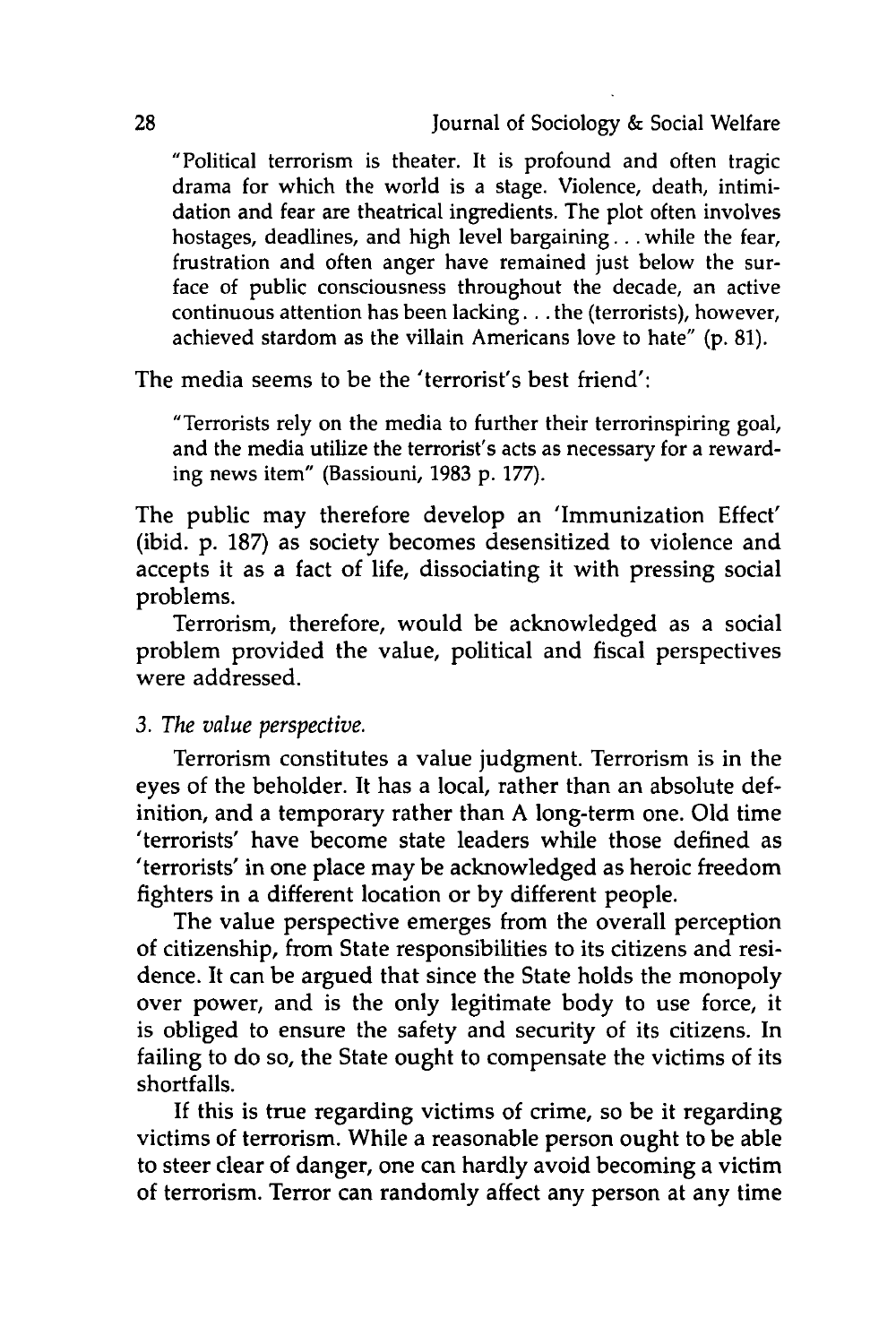or place. Therefore, the term 'victim of terrorism' is not a neutral one. It reflects the innocence and 'sacrifice' of the few hurt by such acts, representing the collective.

Furthermore, one should consider victims of terrorism as being agents of society. Perhaps like soldiers, they draw 'enemy fire', thus exposing the existence and perhaps also the location of opposition and its objective. If society is obligated to its soldiers, it is consequently committed to the victims of terrorism. In the long run, they both serve the public at large.

If, indeed, the value system views victims of terrorism as innocent casualties, it could make a case for a clear, explicit approach regarding those victims. After all, they were randomly selected and victimized as representing a collective, a given political framework. They ought to be addressed by that collective in a way that reflects and pays tribute to their personal sacrifice. And if they were outsiders, non-members of the collective (as in the case of innocent travellers and tourists) should not this call be even stronger?

# *4. The political perspective*

Politically, introducing explicit services designed for victims of terrorism may indirectly, or even directly, imply the recognition of terrorism, thus acknowledging an illegal, combative opposition. Politicians and governments who are reluctant to make such an acknowledgment would oppose any initiative to establish a unique statutory rights or services designed for victims of terrorism.

Politicians may therefore claim that the problem does not exist, that it is rare and bears only temporary implications, or that it is a very small and restricted problem that deserves little or no attention, all to avoid terrorism as a public issue.

Acknowledging terrorism as 'harmful' may imply that it is also 'successful'. This, no doubt, bears social and political implications. Accepting State responsibility for the outcome of terrorist acts and its victims, may indicate that terrorism not only exists, but has also reached disturbing magnitude, thus deserving institutional, statutory reaction. Such recognition might lead to undesirable political implications.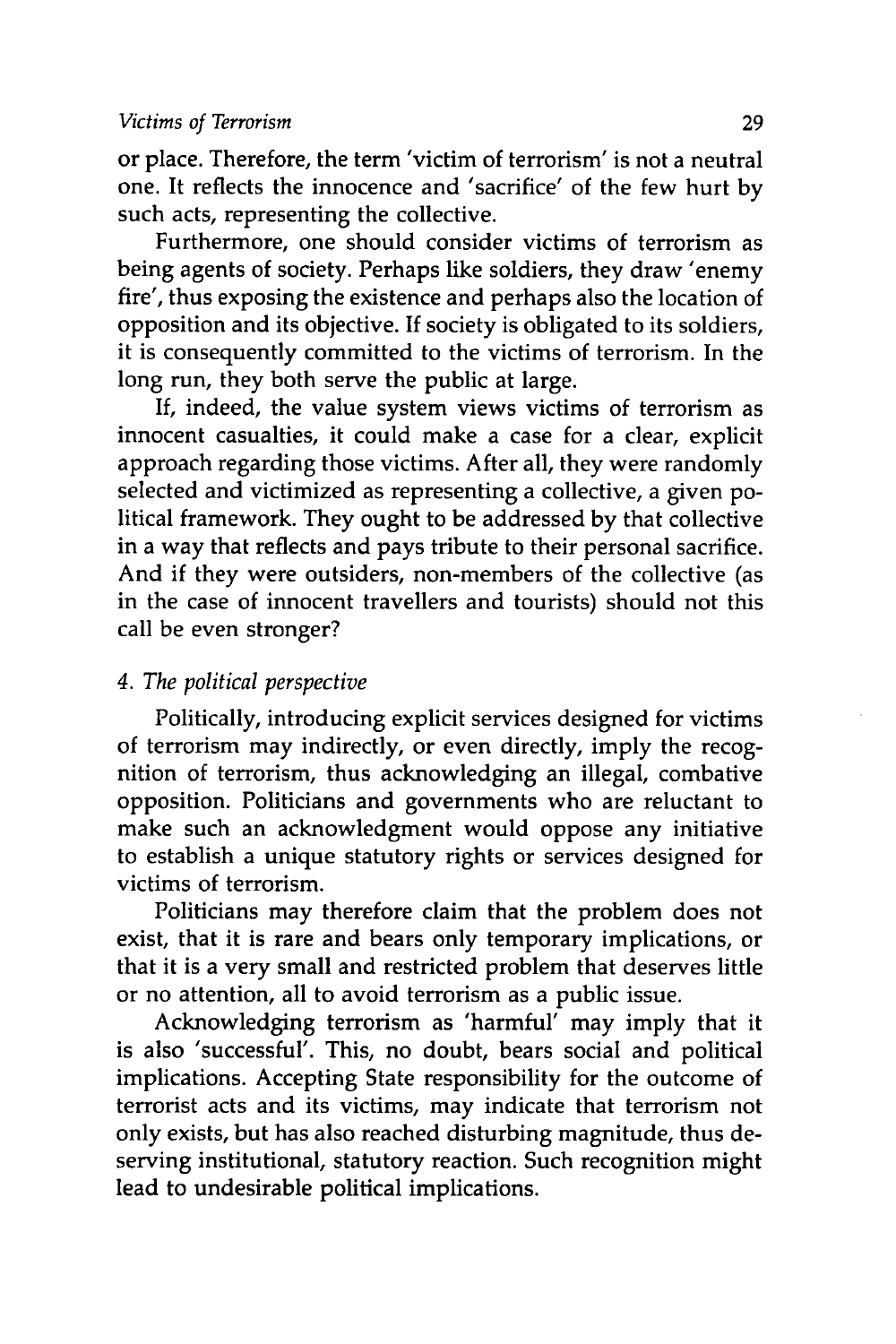This is the main reason why policymakers are reluctant to acknowledge terrorism as a social problem. Moreover, covering one type of unlawful or illegal activity could yield social pressures to broaden definition and entitlements to other areas of risk as well. A citizen hurt through an unlawful activity does not really care which group stands behind that specific event, hence a growing pressure for additional, and perhaps even unconditional coverage. Why then establish a precedent, an initial program? And who will cover its unpredictable, but likely high costs?

#### *5. The fiscal perspective.*

Crime has its direct and indirect social and economic costs (Phillips, 1974:309, Le Grand and Robinson, 1984:127). The costs of damages inflicted by terrorist activities are higher and less predictable, (Mullen 1980; Beres, 1990). Costs are high because terrorism aims at painful, costly targets; unpredictable because surprise is the weapon of terrorism, and a handicap for the State which must keep an ubiquitous, costly and constant alert.

Both combating terrorism and covering its damages may be a heavy burden on any State budget, as it implies an 'openended' commitment, the costs of which can be unlimited.

Fiscal considerations are also linked to the nature of the coverage offered. If victims were to be offered only a nominal coverage, program costs could be kept to a minimum. However, under the circumstances, public opinion tight expect a level of benefits higher than, say, in disability or survivors' pensions as it ought to reflect a significant compensatory element. This would require a generous level of benefits and support. Furthermore, covering direct and indirect, short and long-term damages and losses might only increase the financial burden if such a program would become statutory.

Furthermore, unlike other injuries, the State has to accept the total, overall funding responsibilities for such a program, without the ability to share it with others. In criminal or civil cases, settlements can be reached, or the offender can be forced to compensate the victim, (Chelimsky, 1981; Mawby and Gill, 1987, 301). This is not the case in terrorist cases.<sup>5</sup>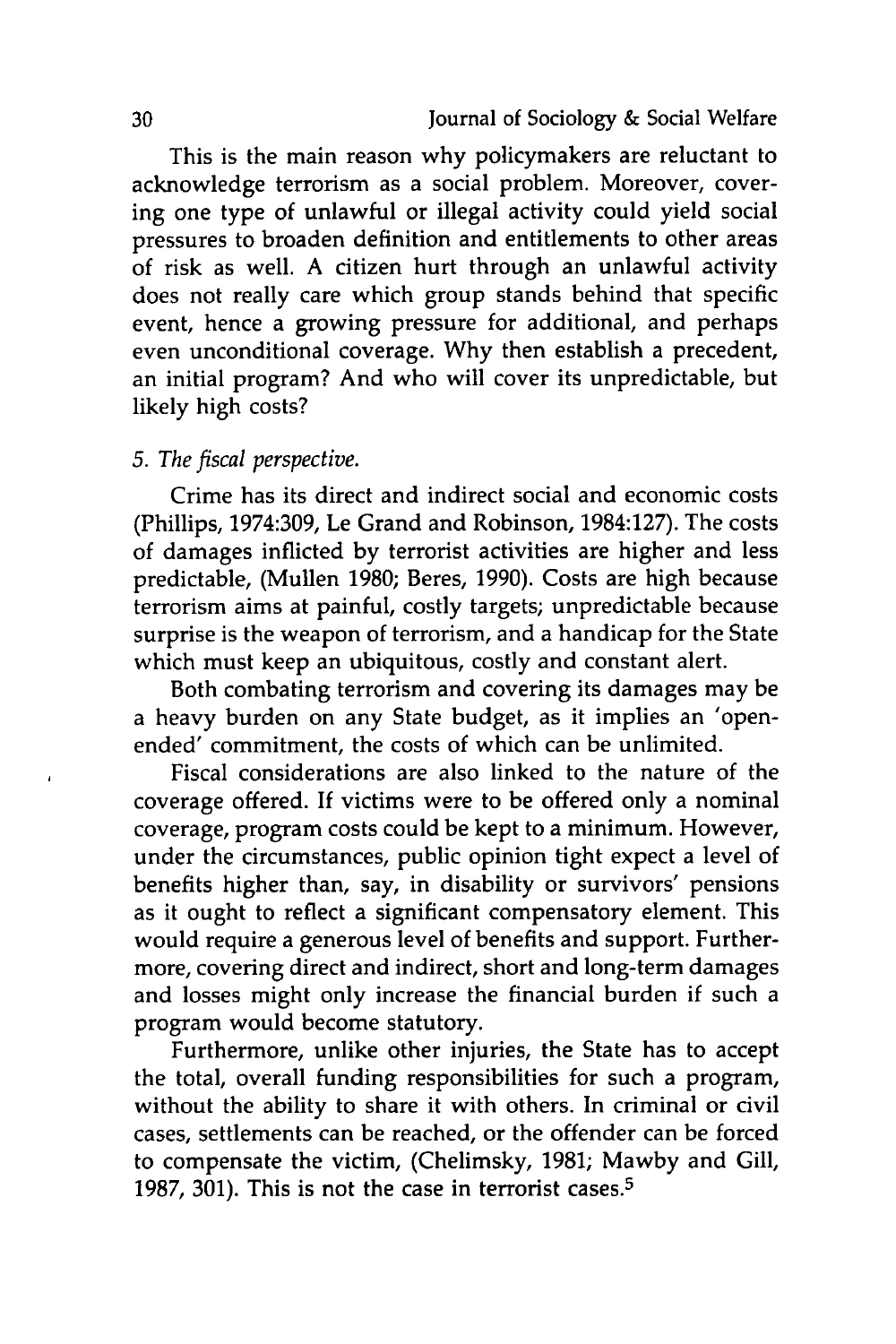Political, financial and value considerations act, therefore, as disincentives to recognize victims of terrorism as posing a 'social problem'.

## Summary

This paper focuses on people having suffered losses, injuries and damages as a result of terrorist activities. Whereas the problems of victims of crime were acknowledged in recent years, and one can witness the slow, yet expanding network of services designed to help them, victims of terrorism have not been acknowledged in this framework as they pose significant value, political and fiscal obstacles.

Terrorism, unlike crime, has a profound political element as it is aimed at the social system and the public order. Terrorism wishes to undermine the State, its legitimacy and authority.

Policymakers might fear that institutionalizing services for victims of terrorism will imply an acknowledgment of the phenomenon. This would reflect a concern over the size of the problem and its severity, thus forcing the State to acknowledge terrorism and address its painful outcomes.

Reluctant to institutionalize programs for such purposes, some governments encourage voluntary organizations to help the victims of terrorism as they do for the victims of crime. Such help, however, is limited **by** the scarce resources of voluntary organizations. **By** no means would voluntary aid be sufficient to pay the direct and indirect costs of covering short and long-term damages to body and property.

A second way for a government to avoid the problem is **by** helping each victim on an individual, discretionary basis. Such a policy permits generous provisions to be made in one case, and none to be provided on another. **By** maintaining such a selective policy, social and distributive justice cannot be made nor seen to be made. Victims who feel unfairly or insufficiently treated **by** the authorities cannot pursue their case, make an appeal or claim that the law was broken, as no such law nor explicit entitlements exist.

A third way of politically reacting to the problem could be preventing private insurance firms, **by** law, from waiving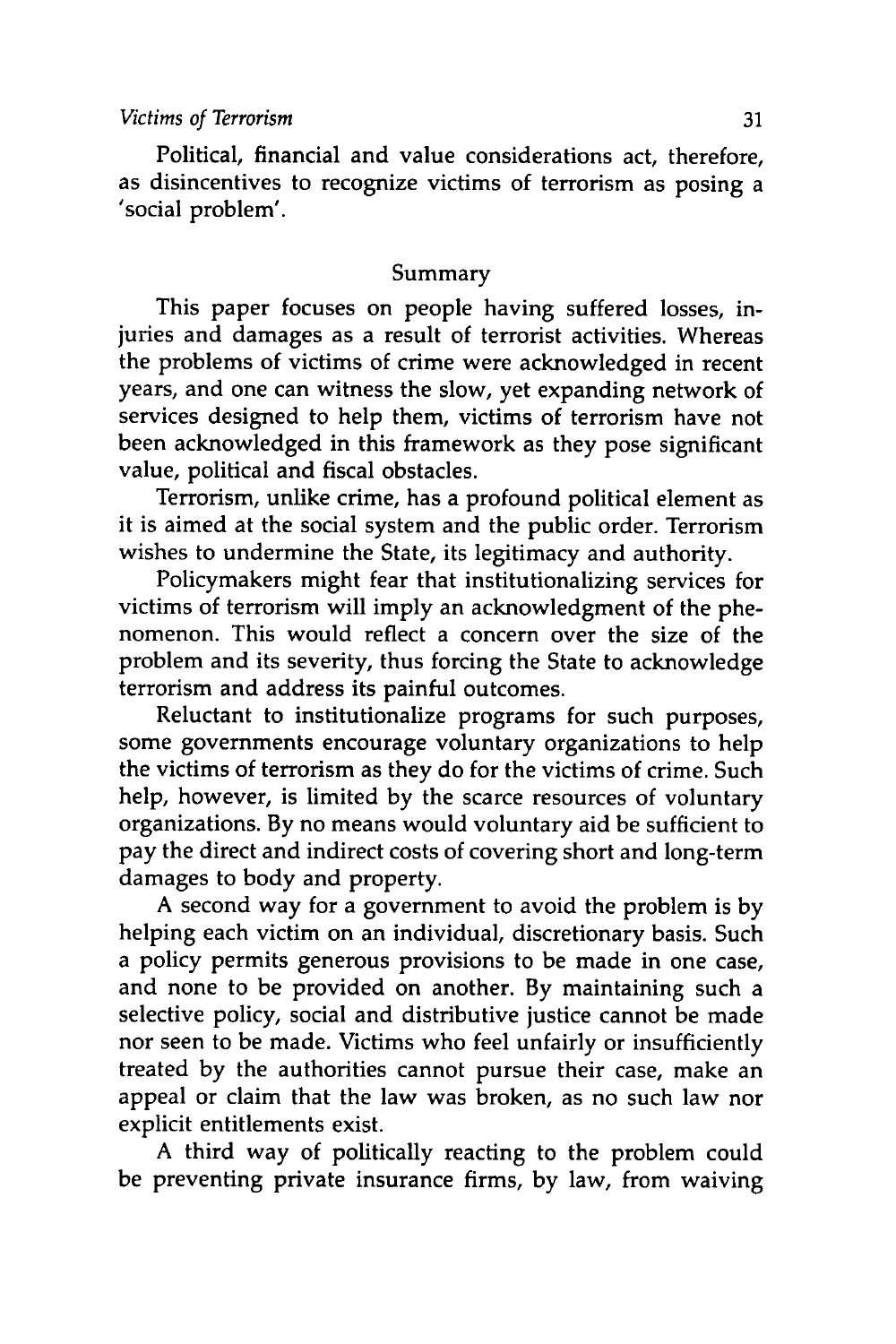their responsibility in cases of terrorism. Such a step would encourage individuals and families to make their own, costly yet necessary arrangements to cover the risks of terrorism. This would also imply that the problem is private rather than public.

However, as with similar cases in the social domain, the process could ultimately yield a change. When terrorism reaches a given magnitude and severely affects public life and morale, policymakers cannot ignore the situation, and would acknowledge the problem with the administration of a special assistance program. This is probably why Israel and Northern Ireland have established programs to cater to victims of terrorism. Policymakers probably felt that the public demands it.

Perhaps the fact that Israel and Northern Ireland have instituted their respective 'Prevention of Terrorism Act' symbolizing the acknowledgment of terrorism, has also contributed to the State's accepting responsibilities for its victims. The study of these two laws and the public discussions that followed would contribute to understanding the processes involved.

A possible implication of the analysis is that if a distinction could be made between terrorism and its victims, this would be helpful in addressing the latter. Whereas 'terrorism' itself may not be recognized as a 'social problem', its victims might be considered as such. However, it is difficult to make such a distinction.

The question of what is being done in this area of policy and services is left for further studies and empirical evidence. It may be argued that, as in other areas of social policy, evil may yield progress. Thus, paradoxically, the more terrorist activities occur and the more dramatic they become, the higher the public awareness of the problem will be, and the more institutionalized the services for its victims will become.

The more sensitive the political system is to this problem, the more generous the provisions made to those victims of terrorism will be. Acknowledgment of the problem, public awareness, and demand for action will influence the way the problem will be defined and the manner in which policy related to it will be formed. As things stand now in most countries of the world, there is 'no real problem' of terrorism, hence no policy for its victims.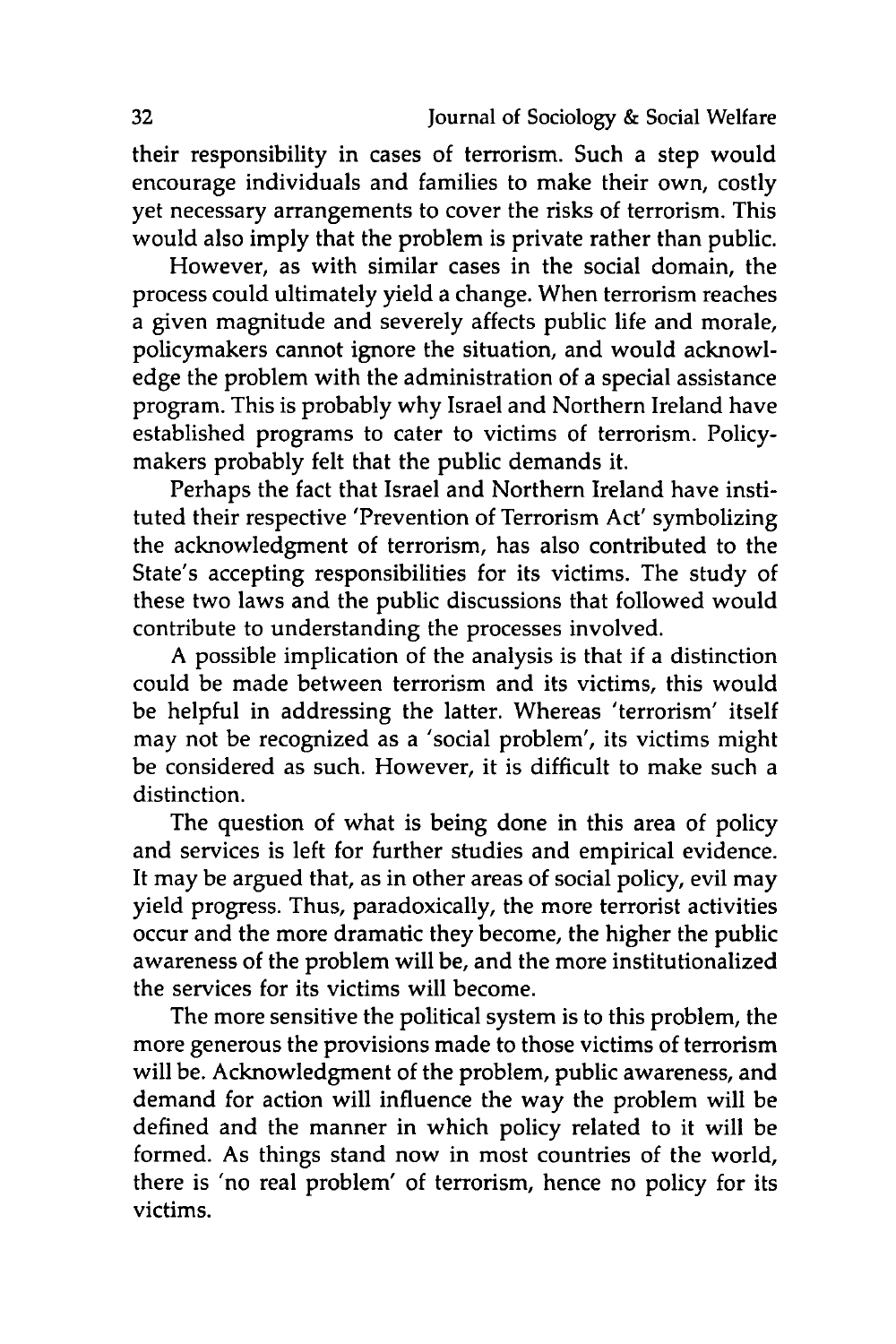#### **Notes**

- **1.** The author selected the term 'terrorist activities' (rather than Guerrilla, Freedom Fighters etc). as a common name, without passing judgment or identifying with any of the parties involved in a dispute.
- 2. In the Lockerbie case, an emergency appeal for funds raised the sum of nearly four million pounds. As the tragedy occurred only two days before Christmas, public response was warm and supportive. The British government added its contribution to the fund, and so did Pan-Am. A public board of trustees has suggested a formula to provide help. Part of the appeal money has already been allocated to the Lockerbie community, to victims in Lockerbie itself and in the **USA.**
- **3.** This was done **by** the families of the Pan-Am victims. They put pressure on the authorities to tighten security in international airports, while also seeking someone to respond to their needs. Acting as an independent group, not receiving or depending on government handouts, the families of the victims felt themselves in a better and stronger position to act publicly and politically.
- 4. This is the reason why targeting top officials or public figures results in a strong public reaction, e.g. the assassination of the President of the West German Employers' Association, the industrialist Hans-Martin Schleyer and four of his trained body-guards, on September **5, 1977, by** the Red Army Faction (RAF). The kidnapping of the former Italian Prime Minister Aldo Moro (on March **16, 1978)** and his execution **by** the Red Brigades. The murder of the First Earl Mountbatten of Burma on August **27, 1979 by** the Irish Republican Army. **All** these had strong and impressive impact on the public and its confidence. So did the IRA bombing of 'The Ship', a hotel in Brighton where the Conservative Party convention took place. A bomb exploded, almost killed the Prime Minister, wounding many of her Ministers and other participants.
- **5.** Such an approach has never been tested. It could be tried in the case of Leon Clinghoffer who, tied to his wheel chair, was thrown into the sea **by** a member of the PLO who hijacked the 'Achille Lauro' in October **1986.** The terrorist has been captured and charged. Attempts are made to make the offender, personally, compensate the victim's survivors for his act, (see: Cassese, **1989).**

# References

- Abell, Richard B. **(1989).** A Federal Perspective on Victim Assistance in the **USA,** in Emilio **C.** Viano **(Ed.)** *Crime and its victims: International research and public policy issues.* Hemisphere Publishing Corporation, **pp. 213-225.** New York.
- Bassiouni, Cherif M. **(1983).** "Problems in media coverage of nonstate- sponsored terror- violence incidents" in Freeman Lawrence Z. and Alexander,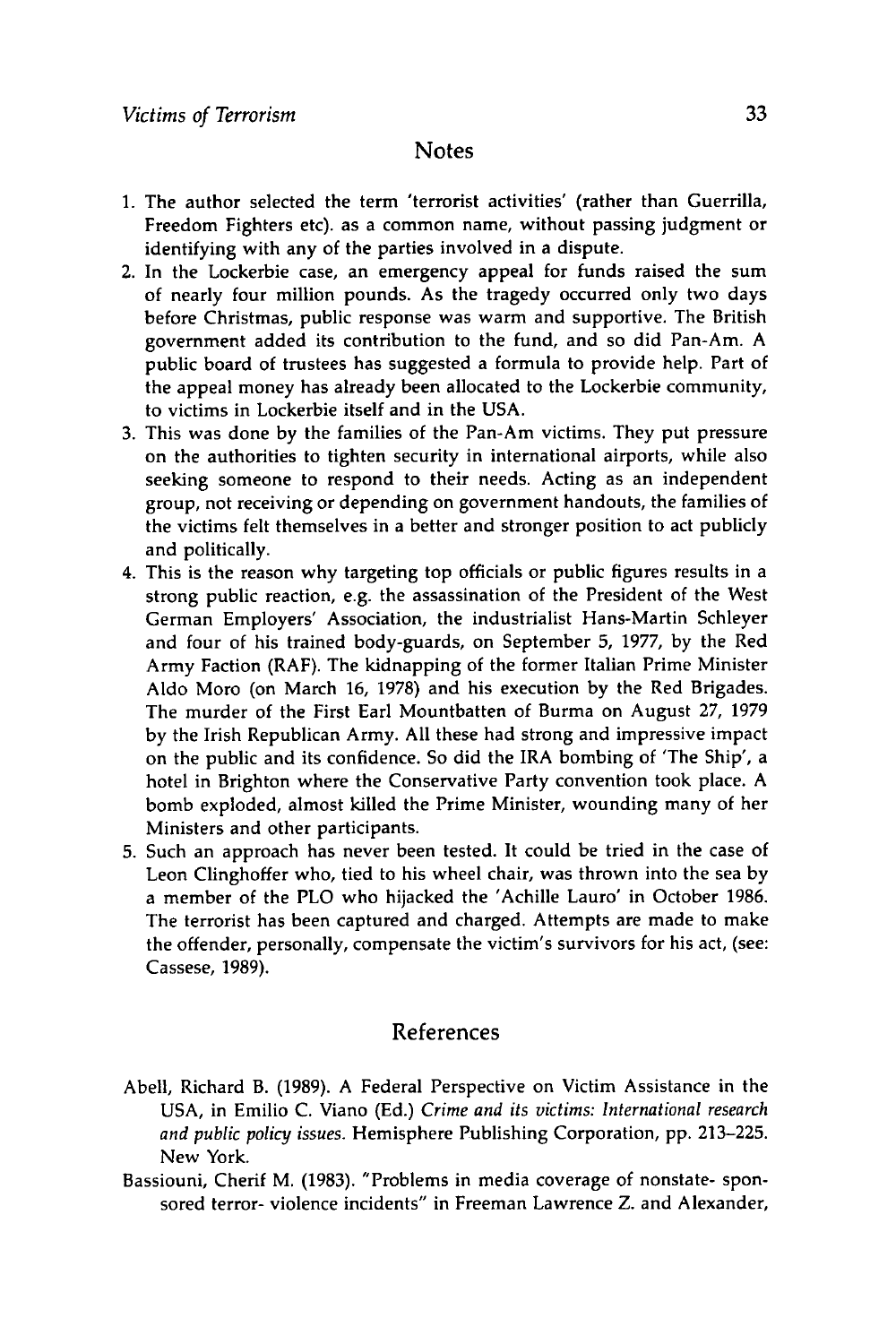Yonah. *Perspectives on Terrorism* Wilmington, Scholarly Resources **Inc,** Delaware.

- Bell, Bowyer **J. (1975).** *Transnational Terror.* American Enterprise Institute for Public Policy Research, Washington **D.C.**
- Beres, Louis Rene. **(1990).** Responding to the threat of nuclear terrorism in Charles W. Kegley Jr. **(Ed.)** *International terrorism: Characteristics, causes, controls* **pp.** 228-240. Houndsmills, Macmillan.
- Bulmer, Martin. **(1986).** *Social science and social policy.* London: Allen and Unwin.
- Burt, Martha **A. (1983).** "A Conceptual Framework for Victimological Research" *Victimology,* **8:261-268.**
- Cassese, Antonio. **(1989).** *Terrorism, politics and law: The Achille Lauro affair,* Princeton University Press. Princeton, **N.J.**
- Chelimsky, Eleanor. **(1981).** "Serving Victims: Agency Incentives and Individual Needs" in Salasin, Susan **E. (Ed.)** *Evaluating Victim Services,* **pp. 73-97.** Sage. Beverly Hills.
- Cline, Ray **S.** and Alexander, Yonah. **(1986).** *Terrorism as State Sponsored Covert Warfare.* Hero Books. Fairfax, Virginia.
- Elias, Robert. **(1983).** *Victims of the System Transaction.* New Brunswick, New Jersey.
- Emerson, Steven and Brian Duffy. **(1990).** *The fall of Pan Am 103* Putman. Farrell, William R., New York.
- Greer, Desmond **S.** (1989a). Compensation and support for victims of crime, Annex **1** in *Report for 1987-89.* The Standing Advisory Commission on Human Rights, **HMSO.** London.
- Le Grand **J,** and Robinson, R. (1984). *The Economics of Social Welfare* (2nd ed.), MacMillan Press, **(Ch. 6** "Crime") **pp.** 127-145.
- Maguire, Mike and Corbett, Claire. **(1987).** *The effect of crime and the work of victim support schemes.* Aldershot: Gower.
- Mawby, Rob **I.** and Gill, Martin L. **(1987).** *Crime victims: Needs, services and the voluntary sector.* Tavistock Publications. London.
- Merton, Robert K. **(1971).** "Epilogue: Social problems and sociological theory" in Merton, R.K. and Nisbet R.A. **(Ed.)** *Contemporary social problems.* Harcourt Barce Jovanovich. New York.
- Mickolus, Edward F., Sandler, Todd M. and Jean M. Murdock. **(1989).** *International terrorism in the 1980s: A chronology of events.* State University Press. Ames, Iowa.
- Mullen, Robert K. **(1980).** "Mass Destruction and Terrorism" in Alan **D.** Buckley and Daniel **D.** Olson **(Ed.)** *International Terrorism,* Wayne, New Jersey, Avery Publishers.
- Phillips, LIad. (1974). "The war on crime: Prevention or control" in Phillips, **Llad** and Votey, Harold L. **(Ed.)** *Economic analysis of pressing social problems.* Rand McNally, **pp. 309-338.** Chicago.
- Spector, Malcolm and Kitsuse, John **I. (1977).** *Constructing social problems.* Cummings Publishing Company. Montelo Park, California.